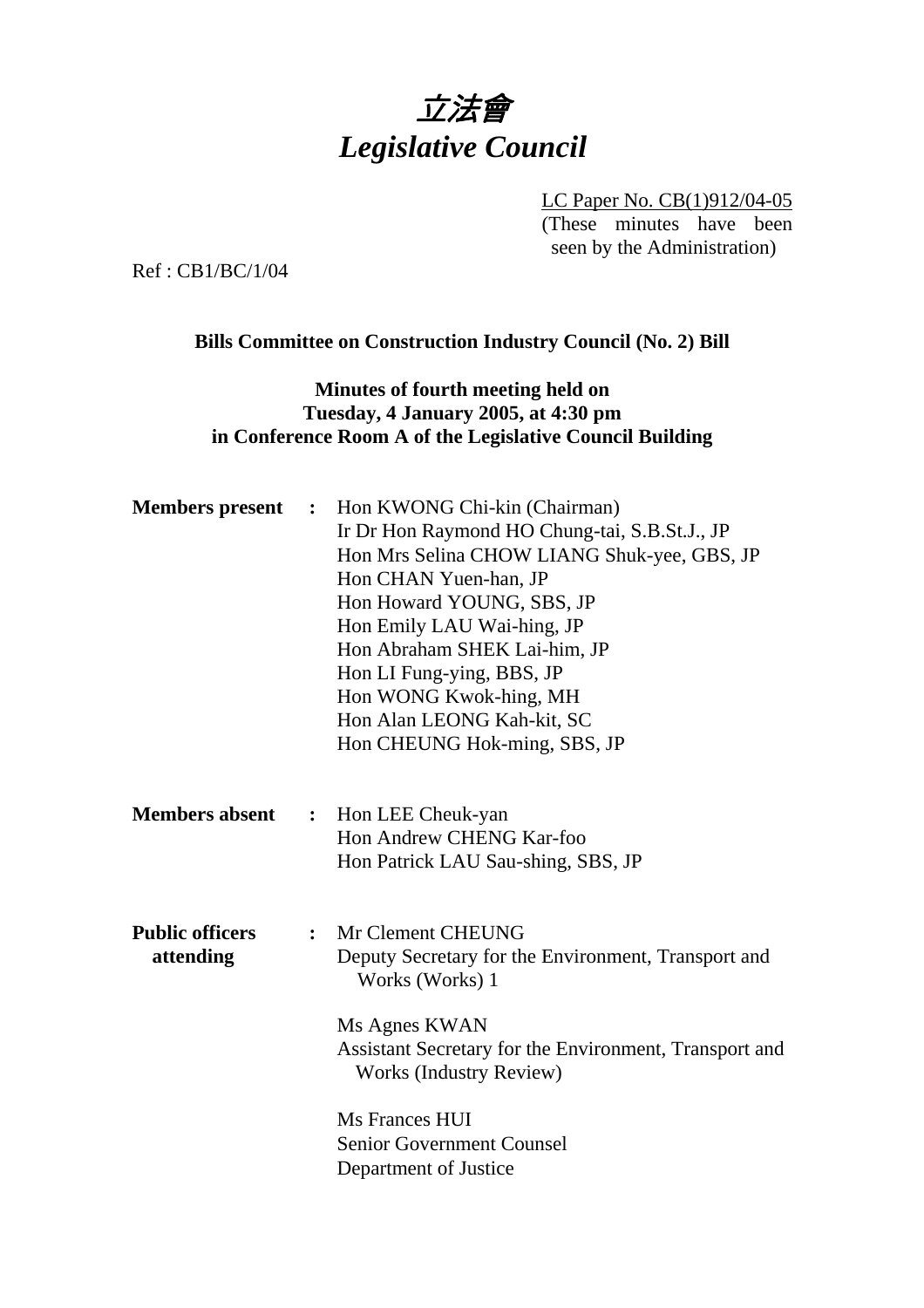|                                                | Ms Selina LAU<br>Government Counsel<br>Department of Justice |
|------------------------------------------------|--------------------------------------------------------------|
| <b>Clerk in attendance :</b> Miss Odelia LEUNG | Chief Council Secretary (1)4                                 |
| <b>Staff in attendance :</b>                   | Miss Kitty CHENG<br><b>Assistant Legal Adviser 5</b>         |
|                                                | Ms Sarah YUEN<br>Senior Council Secretary (1)6               |

#### Action

| <b>Confirmation of minutes</b> |                          |    |
|--------------------------------|--------------------------|----|
| (LC Paper No. CB(1)600/04-05   | -- Minutes of meeting    | on |
|                                | 2 December 2004          |    |
| LC Paper No. $CB(1)601/04-05$  | -- Minutes of meeting on |    |
|                                | 9 December 2004          |    |
|                                |                          |    |

 The minutes of the meetings held on 2 and 9 December 2004 respectively were confirmed.

| <b>Meeting with the Administration</b> |                                 |                                     |
|----------------------------------------|---------------------------------|-------------------------------------|
| (LC Paper No. $CB(1)346/04-05(02)$ )   |                                 | -- Administration's response to     |
|                                        |                                 | the list of follow-up actions       |
|                                        |                                 | arising from discussion at the      |
|                                        |                                 | meeting on 5 November 2004          |
| LC Paper No. $CB(1)346/04-05(03)$      |                                 | -- Information paper provided       |
|                                        |                                 | by the Administration<br>on         |
|                                        |                                 | "Progress in Taking Forward         |
|                                        |                                 | Recommendations of the              |
|                                        |                                 | <b>Construction Industry Review</b> |
|                                        |                                 | Committee"                          |
| LC Paper No. $CB(1)599/04-05(01)$      |                                 | -- List of follow-up actions        |
|                                        |                                 | arising from discussion at the      |
|                                        |                                 | meeting on 9 December 2004          |
| LC Paper No. $CB(1)599/04-05(02)$      | $\frac{1}{2}$ and $\frac{1}{2}$ | Summary of concerns/views           |
|                                        |                                 | expressed by organizations          |
|                                        |                                 | and the Bills Committee (as at      |
|                                        |                                 | 30 December 2004)                   |
| LC Paper No. $CB(1)599/04-05(03)$      |                                 | -- Summary of concerns/views        |
|                                        |                                 |                                     |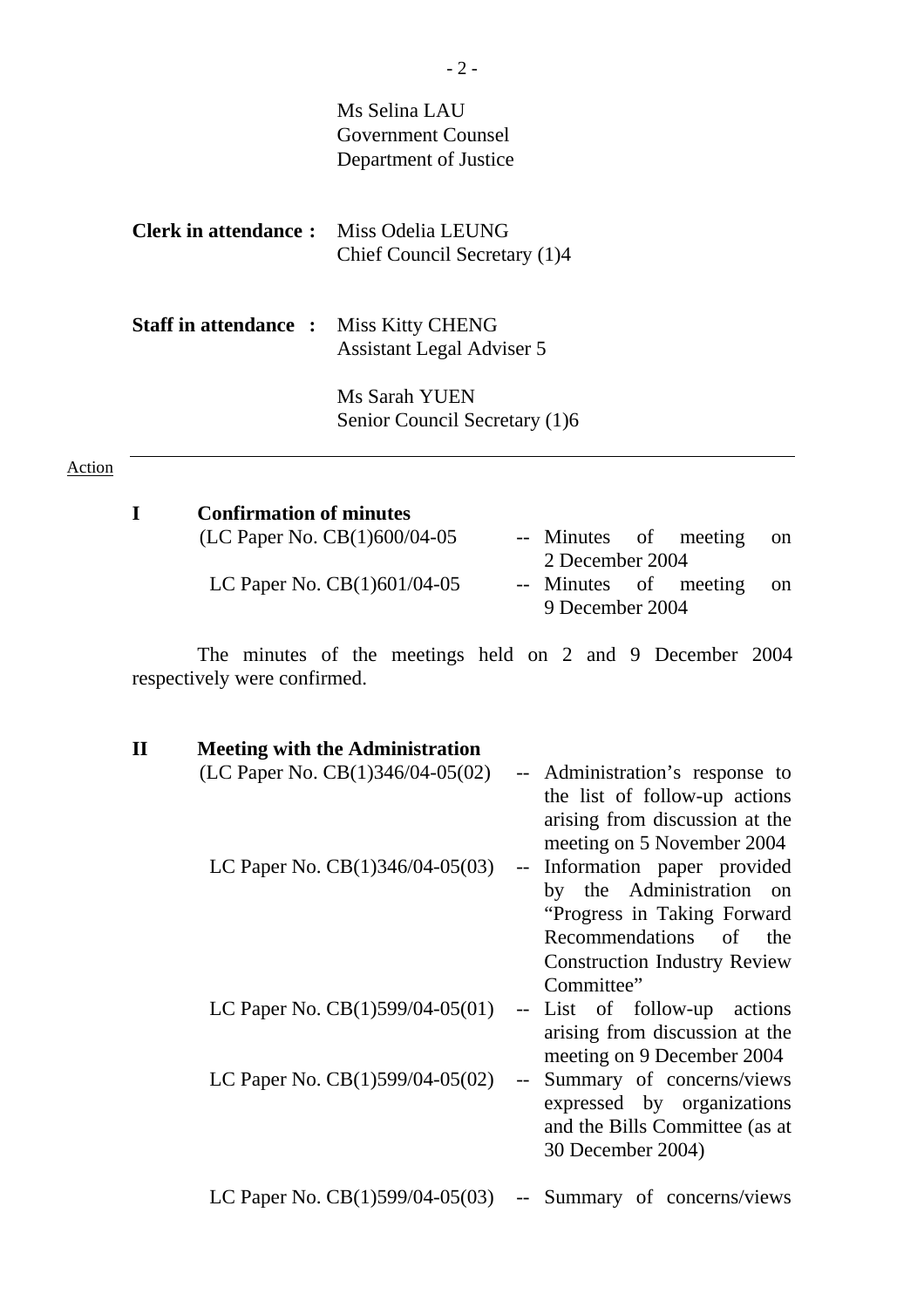submitted by organizations for the meeting on 2 December 2004 and the Administration's responses LC Paper No. CB(1)599/04-05(04) -- Letter dated 15 December 2004 from the Construction Industry Training Authority responding to the submission dated 7 December 2004 from the Construction Industry Training Authority Staff Association (LC Paper No. CB(1) 451/04-05(01)))

- 2. Members noted the following letters tabled at the meeting
	- (a) Letter dated 29 December 2004 from the management of the Construction Industry Training Authority (CITA) to its staff (the letter); and
	- (b) Letter dated 4 January 2005 from the Construction Industry Training Authority Staff Association to the Bills Committee (BC).

 (*Post-meeting note:* The above letters were circulated to members vide LC Paper No. CB(1)638/04-05 on 5 January 2005.)

- 3. The BC deliberated (Index of proceedings attached at the **Appendix**).
- Admin 4. The Administration was requested to:
	- (a) urgently look into issues raised in the letter about pay cut and reduction of fringe benefits and provide as soon as possible a written reply to the BC. A member requested CITA to withdraw the letter;
	- (b) consider opening up future meetings of the Construction Industry Council (CIC) to enhance transparency of its operation. In this context, the Administration was requested to explain how and to what extent this could be achieved, for example, by express provisions in the Bill or administrative measures; and
	- (c) draw up a list of professional bodies and trade associations which might nominate candidates for selection and appointment by the Secretary for Environment, Transport and Works to CIC. The Administration was also requested to consider stipulating this list by way of schedules. In this respect, members expressed the following views: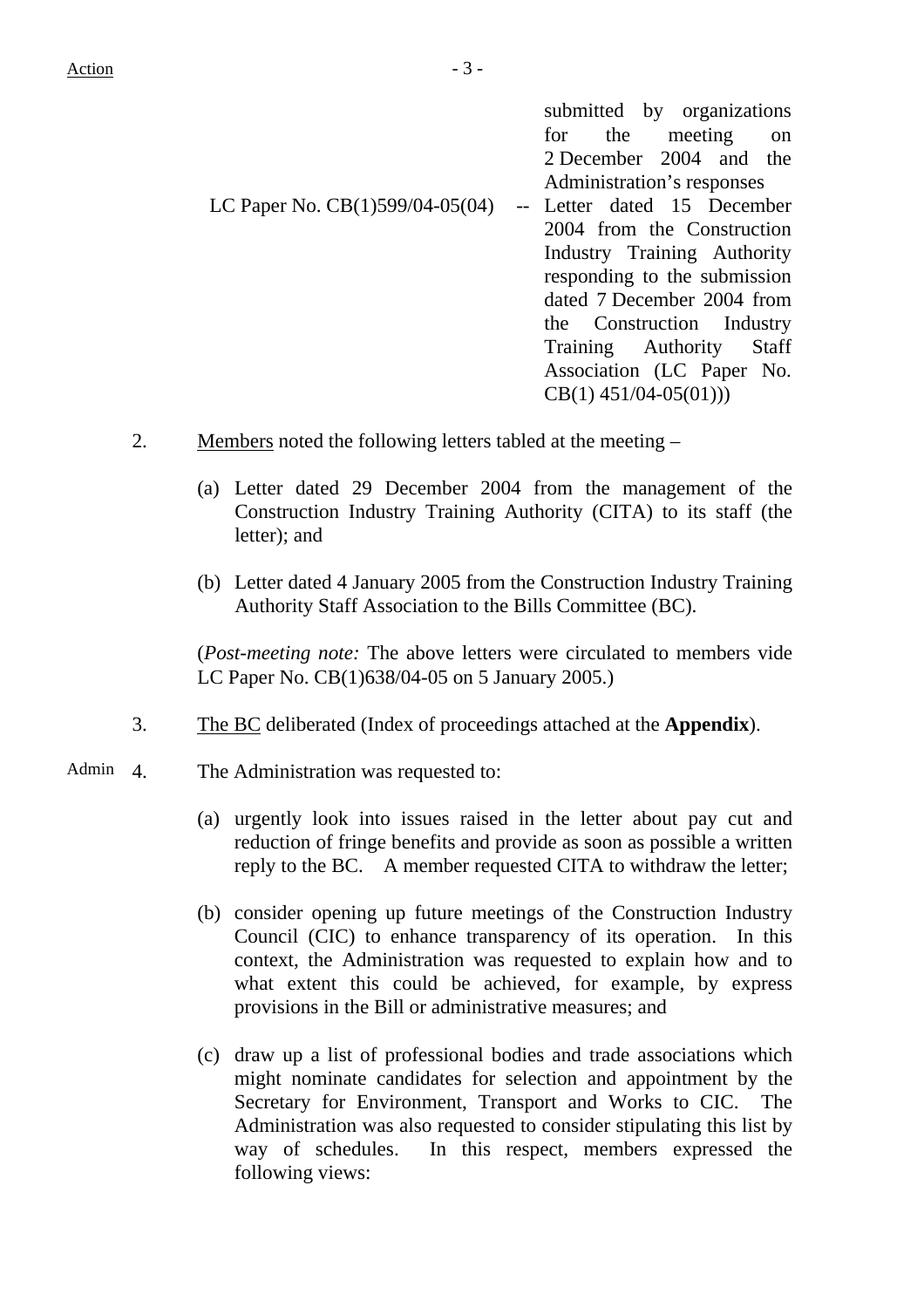- (i) the criteria for drawing up this list had to be widely accepted by the industry; and
- (ii) the interest of relatively small trade associations should not be overlooked.

The way forward

5. Members expressed grave concern about the letter, which appeared to unilaterally vary the employment terms of CITA staff. Ms LI Fung-ying proposed that the BC should suspend scrutiny of the Bill pending resolution of this matter, which was related to clause 82 governing the process of transition from CITA to CIC. She was concerned that if the BC continued its scrutiny work but the matter could not be resolved at the end, the BC's work might be aborted.

6. Miss CHAN Yuen-han indicated support for Ms LI Fung-ying's proposal. However, in recognition of the widespread consensus reached among deputations for the early establishment of CIC to spearhead industry reform, Mrs Selina CHOW LIANG Shuk-yee, Ms Emily LAU Wai-hing, Ir Dr Raymond HO Chung-tai, and Messrs Abraham SHEK Lai-him, Howard YOUNG and Alan LEONG Kah-kit opined that the staffing relations problem in CITA should be dealt with separately while the BC continued its scrutiny work. Mr Alan LEONG highlighted the importance of ensuring that clause 82 was suitably drafted. Mr WONG Kwok-hing shared their views and urged the Administration to resolve it within a few days.

Admin 7. In response, the Deputy Secretary for Environment, Transport and Works (Works) 1 undertook to seek clarification from CITA and provide a written reply to the BC. Nonetheless, he did not expect the problem to be capable of being resolved immediately. Mr Abraham SHEK pointed out that since CITA was an independent statutory body, the BC should not unduly interfere in its operations. Ms Emily LAU called upon the Administration to relay to the CITA Board the BC's grave concerns and suggested that should the present situation remain unresolved, an urgent meeting should be convened to follow up with the CITA management.

# Meeting arrangements

8. After taking into account the Administration's view, members agreed that the next meeting of the BC should be held on Tuesday, 15 February 2005, at 2:30 pm to discuss the following -

- (a) Composition of CIC (clause 9); and
- (b) Functions of CIC (clause 5).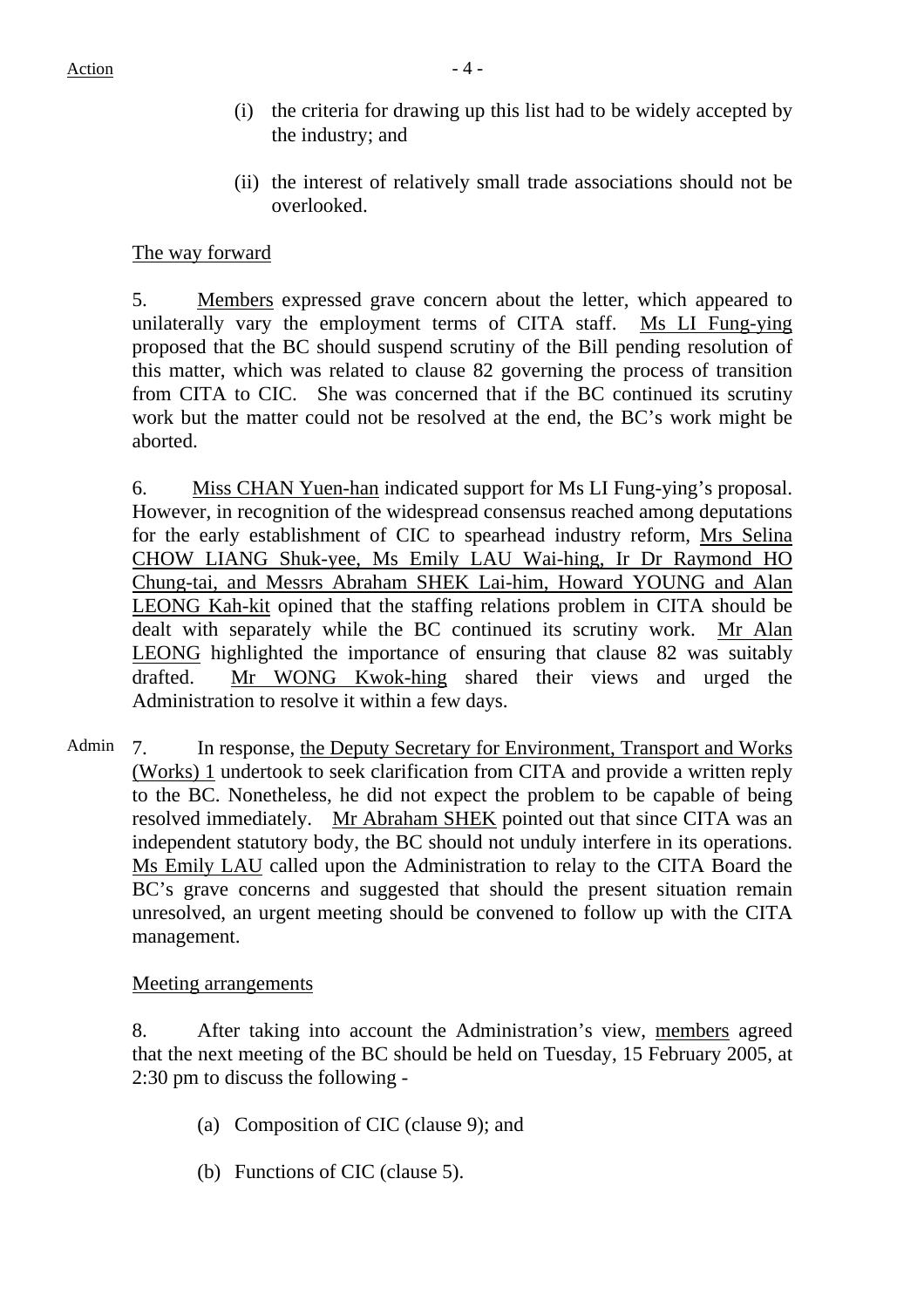(*Post-meeting note:* The above meeting was subsequently rescheduled for Tuesday, 22 February 2005, at 8:30 am at the Administration's request.)

9. Members also agreed that unless further developments of the matter dictated otherwise, the BC would not consider clause 82 at the next meeting.

## **III Any other business**

10. The meeting ended at 6:30 pm.

Council Business Division 1 Legislative Council Secretariat 16 February 2005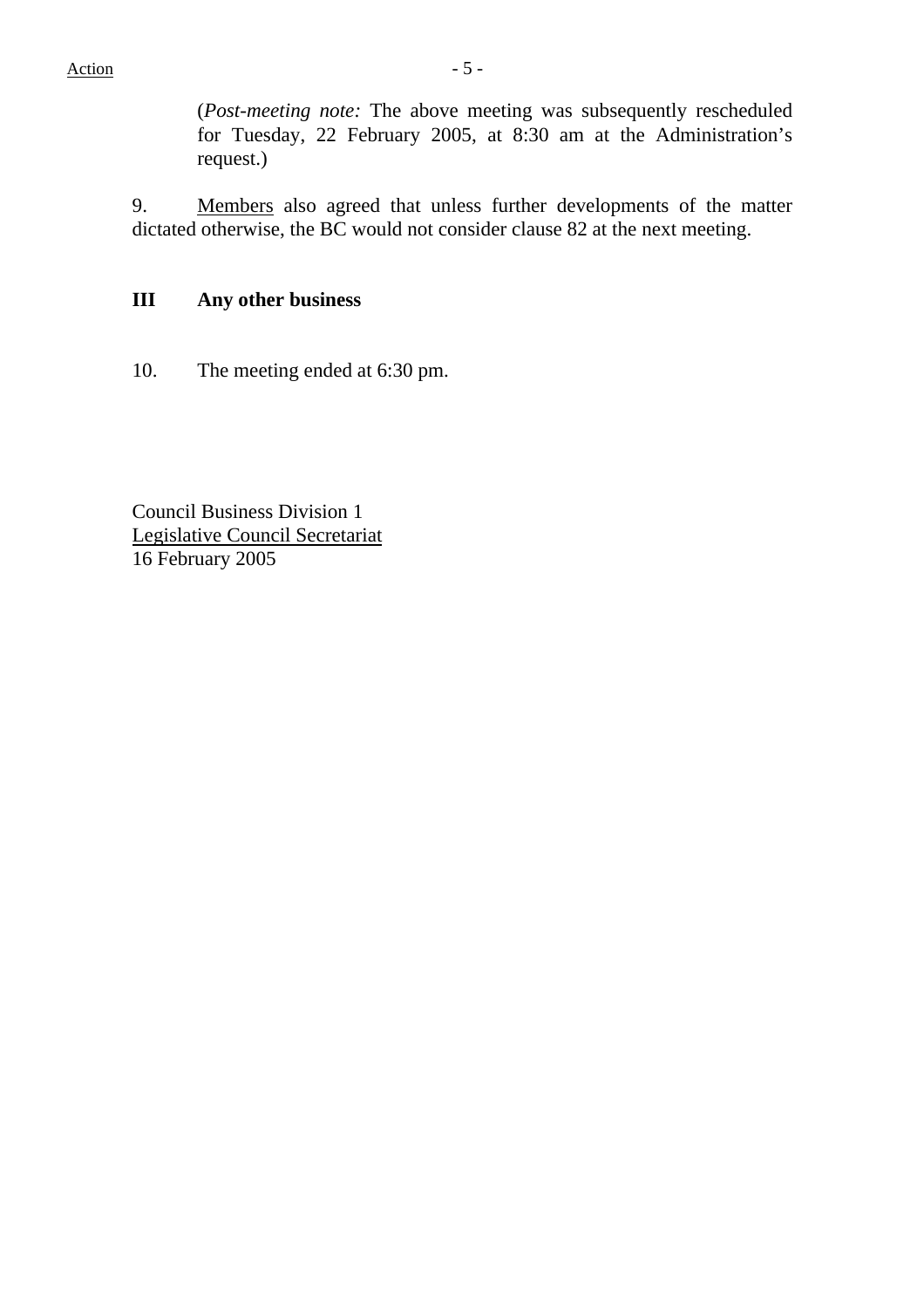## **Proceedings of the fourth meeting of the Bills Committee on Construction Industry Council (No. 2) Bill on Tuesday, 4 January 2005, at 4:30 pm in Conference Room A of the Legislative Council Building**

| <b>Time marker</b> | <b>Speaker</b>                              | Subject(s)                                                                                                                                                                                                                                                                                                                                                                                                                                                                                                                                                                                                                                                                                                                                                                                                                                                                                                                                  | <b>Action</b><br>required |
|--------------------|---------------------------------------------|---------------------------------------------------------------------------------------------------------------------------------------------------------------------------------------------------------------------------------------------------------------------------------------------------------------------------------------------------------------------------------------------------------------------------------------------------------------------------------------------------------------------------------------------------------------------------------------------------------------------------------------------------------------------------------------------------------------------------------------------------------------------------------------------------------------------------------------------------------------------------------------------------------------------------------------------|---------------------------|
| 000000 - 000124    | Chairman                                    | Confirmation of minutes<br>of<br>the<br>meetings held on 2 and 9 December<br>2004 respectively<br>(LC Paper Nos. CB(1)600/04-05 and<br>$CB(1)601/04-05)$                                                                                                                                                                                                                                                                                                                                                                                                                                                                                                                                                                                                                                                                                                                                                                                    |                           |
| 000125 - 000903    | Chairman<br>Administration                  | Briefing by the Administration on its<br>response to the list of follow-up<br>actions arising from discussion at the<br>meeting on 5 November 2004 (LC<br>Paper No. CB(1)346/04-05(02))                                                                                                                                                                                                                                                                                                                                                                                                                                                                                                                                                                                                                                                                                                                                                     |                           |
| 000904 - 002726    | Mr WONG Kwok-hing<br>Administration<br>ALA5 | member's<br>reference<br>$\mathbf{A}$<br>to<br>an<br>undertaking<br>given<br>by<br>the<br>Administration<br>on continuity<br>of<br>employment for all serving staff of the<br>Construction<br>Industry<br>Training<br>Authority (CITA) with their existing<br>terms and length of service preserved<br>amalgamation<br>with<br>upon<br>the<br><b>Construction Industry Council (CIC)</b><br>The member's grave concerns about<br>the letter dated 29 December 2004<br>from CITA management to its staff<br>(the letter) tabled at the meeting,<br>requiring them to indicate acceptance<br>before 7 January 2005 on the<br>proposed pay cut and reduction in<br>fringe benefits.<br>Assistant Legal Adviser 5's advice<br>that unilateral variation of conditions<br>of service without the consent of<br>employees<br>would<br>result<br>in<br>dismissal<br>constructive<br>under<br>employment law<br>Administration's explanations that: |                           |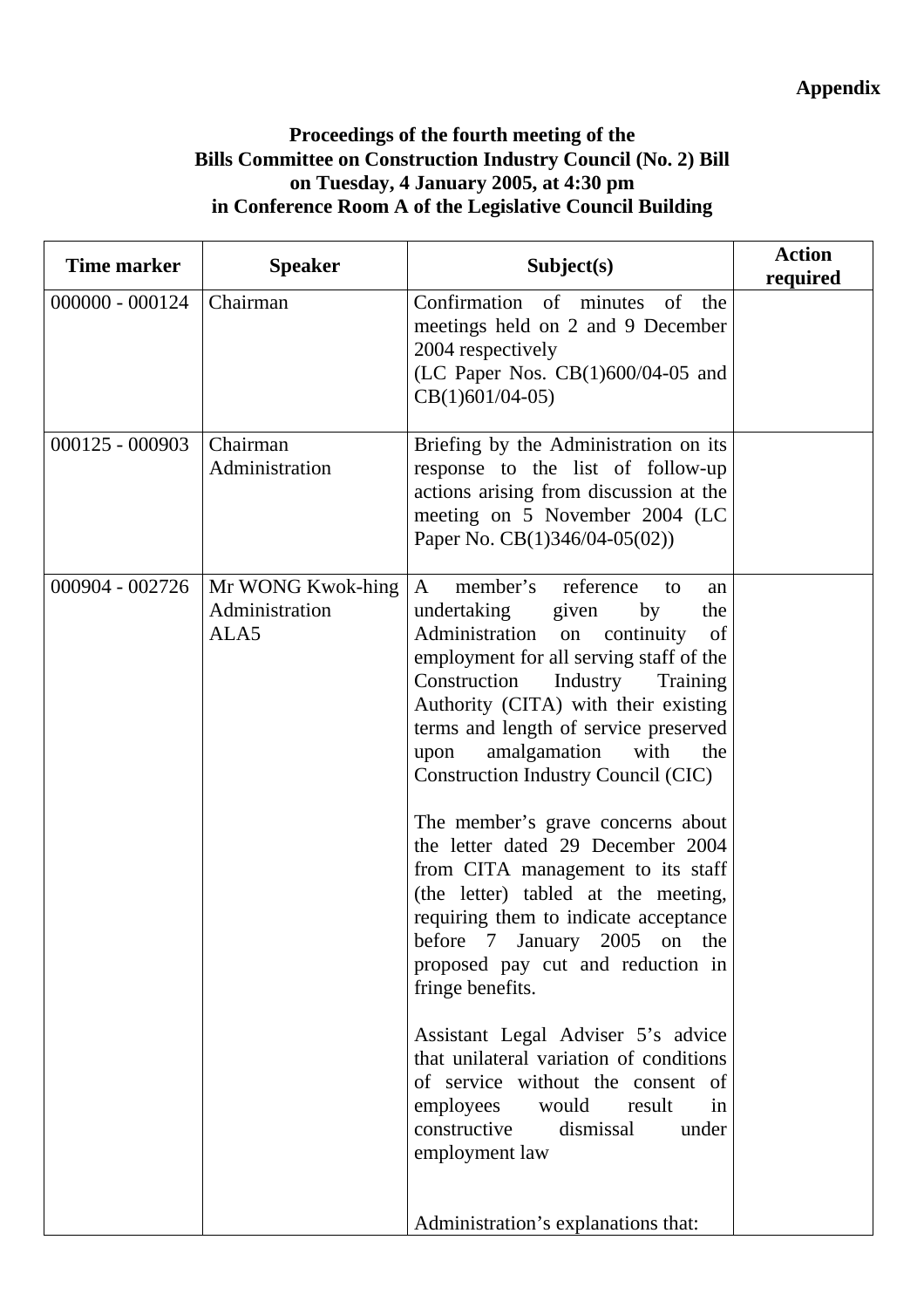| <b>Time marker</b> | <b>Speaker</b>                     | Subject(s)                                                                                                                                                                                                                                                                                                                            | <b>Action</b><br>required |
|--------------------|------------------------------------|---------------------------------------------------------------------------------------------------------------------------------------------------------------------------------------------------------------------------------------------------------------------------------------------------------------------------------------|---------------------------|
|                    |                                    | - clause 82 was adequate in ensuring<br>the continuity of employment for all<br>serving staff of CITA on their<br>existing terms upon amalgamation<br>with CIC, and that any subsequent<br>changes in this regard would be<br>introduced<br>only upon<br>mutual<br>agreement reached between<br>the<br>management and staff sides;    |                           |
|                    |                                    | - CITA Board has endorsed<br>the<br>proposed pay cut and reduction in<br>fringe benefits as a means to cope<br>with the forecast financial difficulty;                                                                                                                                                                                |                           |
|                    |                                    | Education<br>- The<br>and<br>Manpower<br>(EMB)<br>currently<br><b>Bureau</b><br>was<br>responsible for the housekeeping of<br>CITA while a representative from<br>the Environment, Transport and<br>Works Bureau (ETWB) also sat on<br>the CITA Board to contribute advice<br>in relation to its manpower training<br>programmes; and |                           |
|                    |                                    | - The Administration would strive to<br>facilitate effective communication<br>between the management and staff<br>of CITA.                                                                                                                                                                                                            |                           |
| 002727 - 004214    | Ir Dr Raymond HO<br>Administration | A member's emphasis on the need to<br><b>CIC</b><br>members<br>appoint<br>from<br>candidates<br>nominated<br>by<br>major<br>professional<br>bodies<br>trade<br>and<br>associations<br>proper<br>to<br>ensure<br>and<br>representation,<br>acceptability<br>accountability which would enable<br>CIC to spearhead reforms              |                           |
|                    |                                    | Administration's explanation that due<br>to the large number of stakeholder<br>groups involved, there was practical<br>difficulty<br>identifying<br>in<br>the<br>professional<br>bodies<br>and<br>trade<br>associations which might nominate                                                                                          |                           |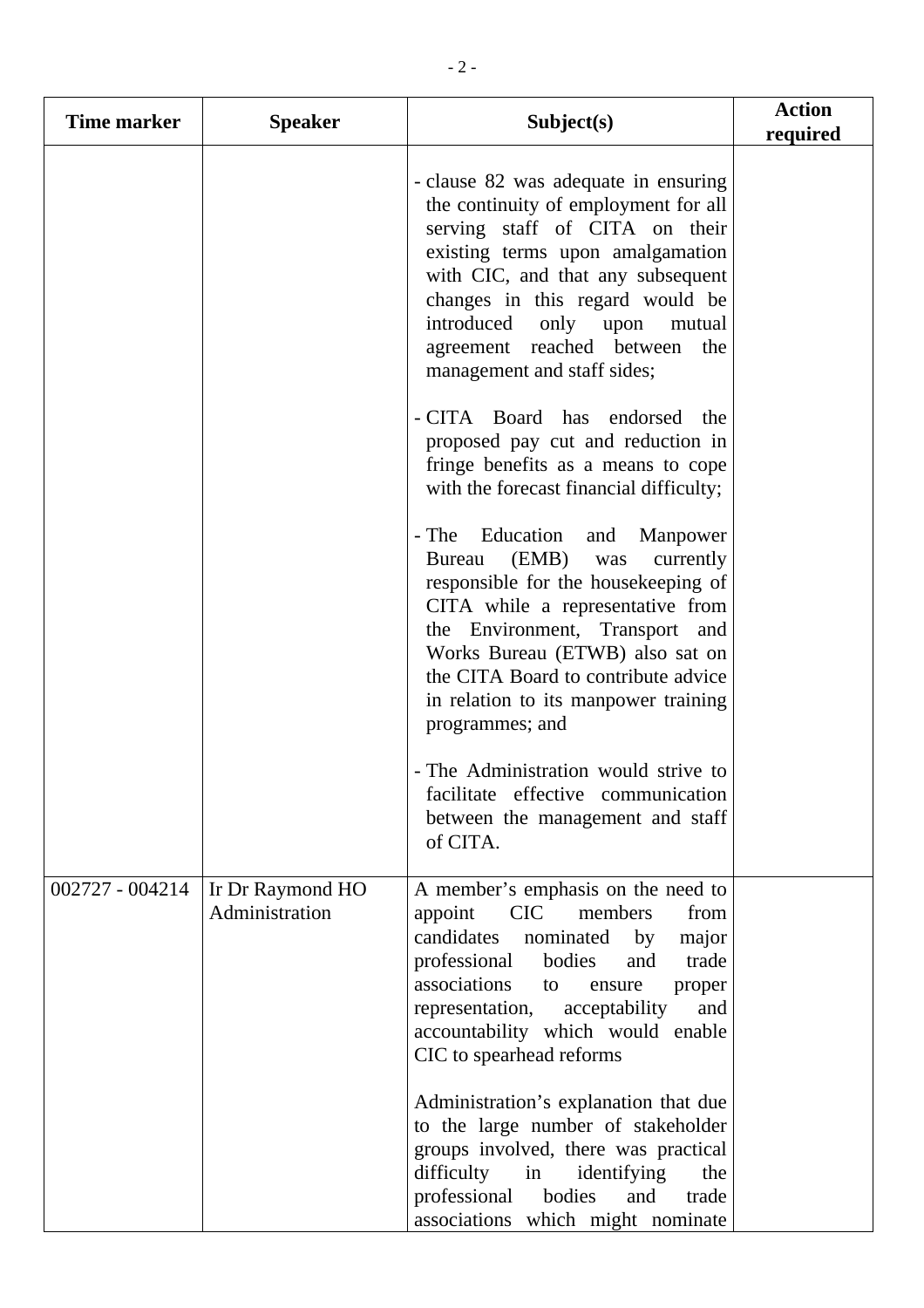| <b>Speaker</b> | Subject(s)                                                                                                                                                                                                                                                                                                                              | <b>Action</b><br>required |
|----------------|-----------------------------------------------------------------------------------------------------------------------------------------------------------------------------------------------------------------------------------------------------------------------------------------------------------------------------------------|---------------------------|
|                | candidates<br>for<br>selection<br>and<br>appointment to CIC. In any event, it<br>would not be appropriate to pursue<br>this through the principal ordinance<br>given the likelihood of changes to<br>cope with prevailing circumstances.                                                                                                |                           |
|                | Administration's<br>agreement<br>to<br>examine the following:                                                                                                                                                                                                                                                                           |                           |
|                | - drawing up the criteria for selecting<br>professional<br>bodies<br>and<br>trade<br>associations;                                                                                                                                                                                                                                      |                           |
|                | - stipulating the professional bodies<br>and trade associations by schedules;<br>and                                                                                                                                                                                                                                                    |                           |
|                | - opening up future meetings of CIC<br>enhance transparency of its<br>to<br>operation                                                                                                                                                                                                                                                   |                           |
|                | The member's indication of support<br>for opening up CIC meetings and<br>emphasis on appointing CIC members<br>as representatives of the relevant<br>trades/sectors rather than in their<br>personal capacities to strengthen<br>accountability and communication.                                                                      |                           |
|                | Administration's view that CIC<br>members serving in their personal<br>capacities could deliberate issues from<br>objective<br>and<br>more<br>macro<br>a<br>perspective, and that accountability<br>could be achieved by requiring them<br>their<br>respective<br>report<br>to<br>to<br>trades/sectors through administrative<br>means. |                           |
|                |                                                                                                                                                                                                                                                                                                                                         |                           |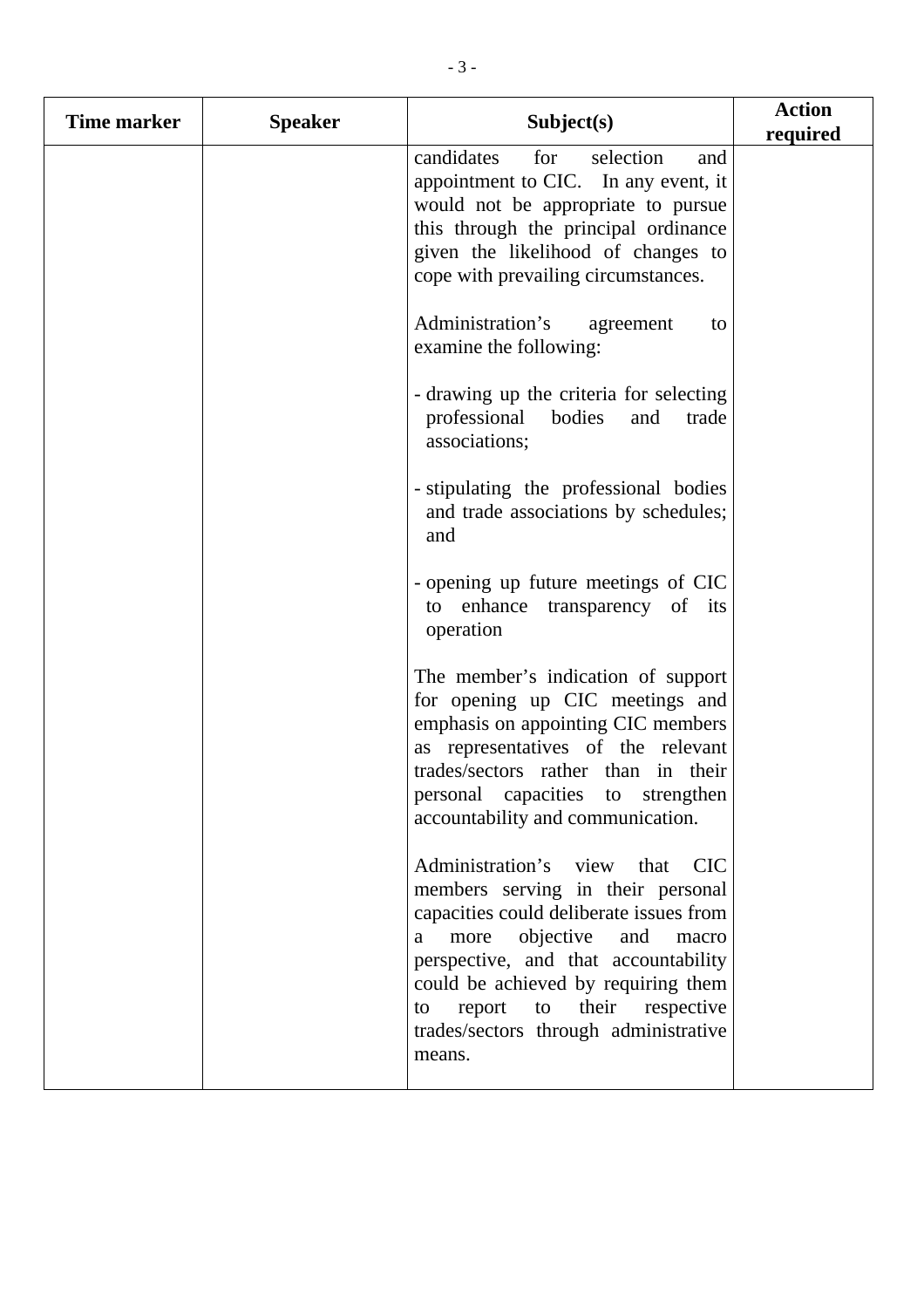| <b>Time marker</b> | <b>Speaker</b>                    | Subject(s)                                                                                                                                                                                                                                                                                                                   | <b>Action</b><br>required |
|--------------------|-----------------------------------|------------------------------------------------------------------------------------------------------------------------------------------------------------------------------------------------------------------------------------------------------------------------------------------------------------------------------|---------------------------|
| 004215 - 004837    | Ms LI Fung-ying<br>Administration | member's<br>about<br>A<br>regret<br>the<br>unilateral step taken by CITA despite<br>having pledged full support for clause<br>82 that sought to ensure continued<br>employment of its serving staff on the<br>same terms. She proposed that the<br>BC should suspend scrutiny of the<br>Bill pending solution of this matter |                           |
|                    |                                   | The member's concern about whether<br>clause 82 was adequate in ensuring<br>the continuity of employment for all<br>serving staff of CITA upon its<br>amalgamation with CIC, in particular<br>the definition of "appointed day" in<br>this clause                                                                            |                           |
|                    |                                   | Administration's explanation that the<br>"appointed day" would be a date to be<br>determined by the Secretary for<br>Environment, Transport and Works<br>taking into account readiness of<br>various preparatory works leading to<br>the amalgamation exercise.                                                              |                           |
| 004838 - 005832    | Ms Emily LAU<br>Administration    | member's expression<br>of<br>$\mathbf{A}$<br>the<br>following views:                                                                                                                                                                                                                                                         |                           |
|                    |                                   | - the letter was unacceptable and the<br>Administration should urgently look<br>this matter before reporting<br>into<br><b>BC</b><br>whether<br>on<br>the<br>the<br>to<br>employment terms of serving CITA<br>staff would be changed unilaterally;                                                                           |                           |
|                    |                                   | - given widespread consensus among<br>industry stakeholders for early<br>establishment of CIC, the BC should<br>not suspend scrutiny of the Bill;                                                                                                                                                                            |                           |
|                    |                                   | - opening up future meetings of CIC<br>should help to address in part the<br>divergent views on the composition<br>of CIC (clause 9); and                                                                                                                                                                                    |                           |
|                    |                                   | - there was a need to identify the                                                                                                                                                                                                                                                                                           |                           |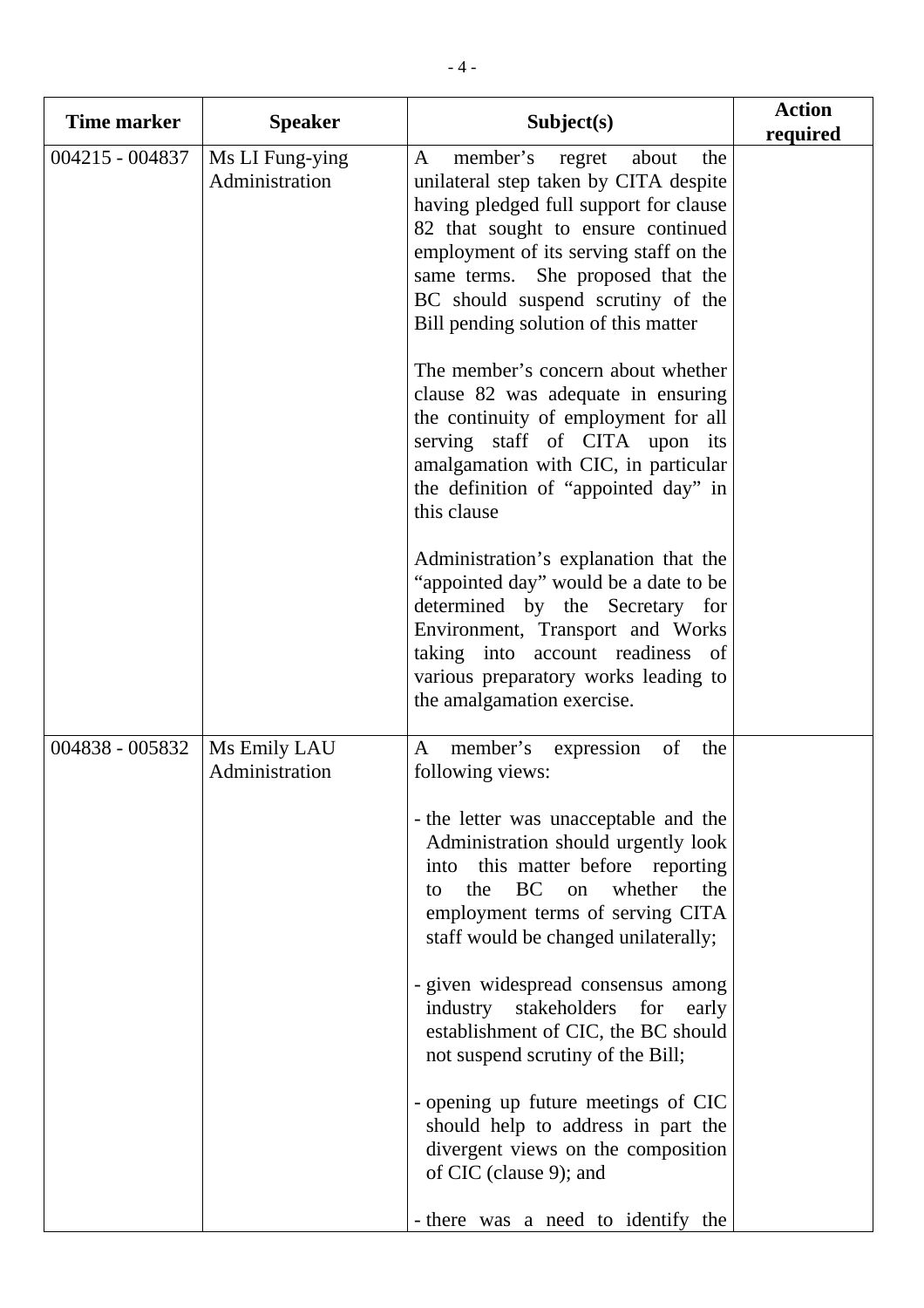| <b>Time marker</b> | <b>Speaker</b>                       | Subject(s)                                                                                                                                                                                                                                                                                                                                 | <b>Action</b><br>required |
|--------------------|--------------------------------------|--------------------------------------------------------------------------------------------------------------------------------------------------------------------------------------------------------------------------------------------------------------------------------------------------------------------------------------------|---------------------------|
|                    |                                      | professional bodies<br>trade<br>and<br>associations which might nominate<br>candidates<br>for<br>selection<br>and<br>appointment to CIC                                                                                                                                                                                                    |                           |
|                    |                                      | Administration's explanations:                                                                                                                                                                                                                                                                                                             |                           |
|                    |                                      | - the industry would be consulted in<br>drawing up the list, which should be<br>suitably<br>stipulated<br>more<br><b>as</b><br>schedules;                                                                                                                                                                                                  |                           |
|                    |                                      | - despite some envisaged difficulties<br>in drawing up the list, a preliminary<br>would<br>be<br>for<br>draft<br>prepared<br>consideration by the BC at its next<br>meeting; and                                                                                                                                                           |                           |
|                    |                                      | - the Administration would consult<br>Provisional<br>Construction<br>the<br>Co-ordination<br><b>Board</b><br>Industry<br>(PCICB) on the question of opening<br>up future meetings of CIC.<br>At<br>present all meeting papers<br>and<br>discussions<br>summary of<br>were<br>already uploaded onto the PCICB<br>website for public access. |                           |
| 005833 - 010819    | Miss CHAN Yuen-han<br>Administration | A member's emphasis on the need to<br>ensure balanced representation on<br>CIC, indication of support for the<br>proposed suspension of scrutiny work,<br>and regrets about the letter                                                                                                                                                     |                           |
|                    |                                      | Administration's view that issue of<br>the letter was untimely and undertook<br>to expeditiously follow<br>up with<br><b>CITA</b>                                                                                                                                                                                                          |                           |
|                    |                                      | The member's views on the criteria<br>for drawing up the list, namely, that it<br>might<br>be<br>advisable<br>include<br>to<br>umbrella organizations or alliances,<br>that the list should be widely accepted<br>industry,<br>and<br>that<br>the<br>by<br>representatives of workers in CIC                                               |                           |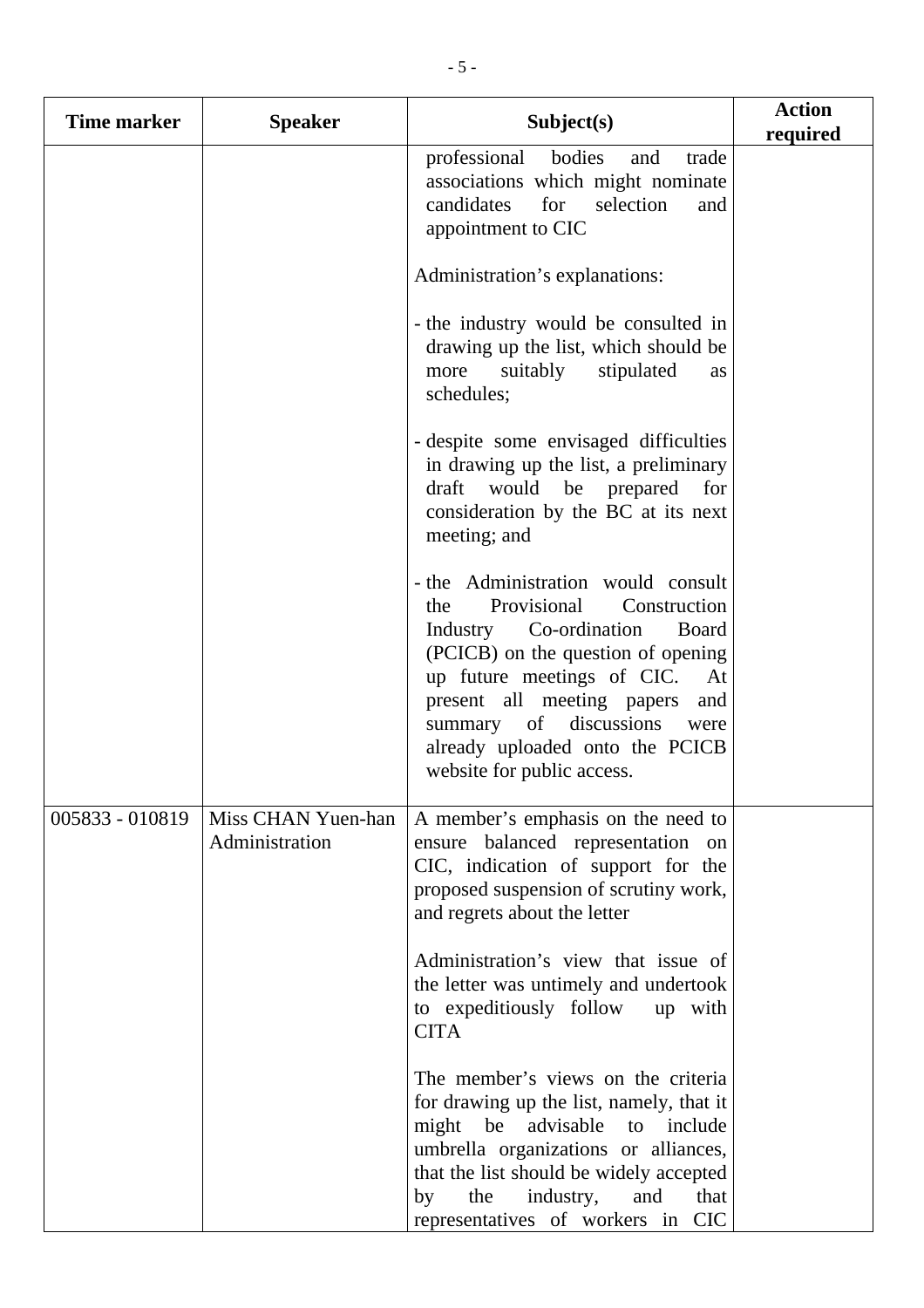| <b>Time marker</b> | <b>Speaker</b>                    | Subject(s)                                                                                                                                                                                                                                                                                                                                                                                                                                                                                                                                                                                                                                                                                                                                                                                                                               | <b>Action</b><br>required |
|--------------------|-----------------------------------|------------------------------------------------------------------------------------------------------------------------------------------------------------------------------------------------------------------------------------------------------------------------------------------------------------------------------------------------------------------------------------------------------------------------------------------------------------------------------------------------------------------------------------------------------------------------------------------------------------------------------------------------------------------------------------------------------------------------------------------------------------------------------------------------------------------------------------------|---------------------------|
|                    |                                   | should be increased<br>Administration's<br>agreement<br>to<br>consider these views, particularly an<br>increased number of representatives<br>for workers in CIC                                                                                                                                                                                                                                                                                                                                                                                                                                                                                                                                                                                                                                                                         |                           |
| 010820 - 011319    | Mr Abraham SHEK<br>Administration | of<br>member's expression<br>the<br>A<br>following views:<br>- the list should be worked out in<br>consultation with the industry, and a<br>draft should be made available as<br>soon as practicable to facilitate<br>scrutiny of the Bill;<br>- future meetings of CIC should be<br>opened up; and<br>- the Administration should seriously<br>examine how to effectively ensure<br>the continuity of employment for all<br>serving staff of CITA upon its<br>amalgamation with CIC<br>Administration's reiteration of its<br>stance on the various issues<br>Administration's confirmation that the<br>accounts of CIC would be subject to<br>It should submit an annual<br>audit.<br>report on its work and expenditure to<br>the Secretary which would be laid on<br>the table of the Legislative Council<br>(clauses $27$ to $29$ ) |                           |
| 011320 - 011858    | Mrs Selina CHOW<br>Administration | A member's indication of support for<br>the appointment of CIC members<br>selected from candidates nominated<br>by professional bodies and trade<br>associations. She also advised that<br>the list of nominees should not be too<br>long to facilitate better accountability<br>and communication<br>The member's view that to encourage<br>frank discussion, CIC should not open                                                                                                                                                                                                                                                                                                                                                                                                                                                       |                           |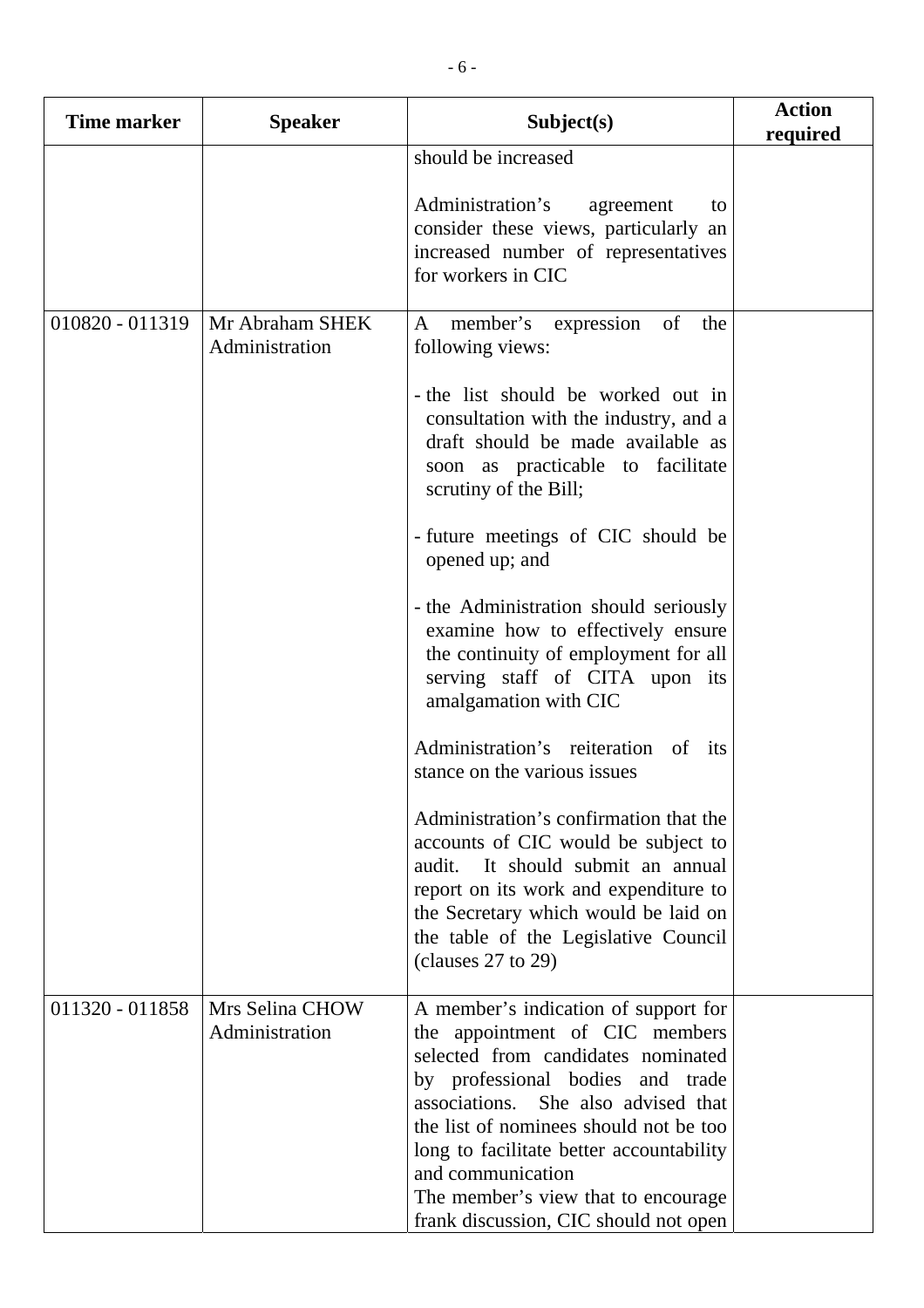| <b>Time marker</b> | <b>Speaker</b>                                  | Subject(s)                                                                                                                                                                                                                                 | <b>Action</b><br>required |
|--------------------|-------------------------------------------------|--------------------------------------------------------------------------------------------------------------------------------------------------------------------------------------------------------------------------------------------|---------------------------|
|                    |                                                 | up all future meetings. However, the<br>decisions made at such meetings<br>should be publicized and explained to<br>transparency<br>ensure<br>and<br>accountability                                                                        |                           |
|                    |                                                 | Administration's view that it might<br>not be desirable to disclose immature<br>deliberations, and that all meeting<br>papers and summary of decisions<br>were already uploaded onto<br>the<br>PCICB website for public access.            |                           |
| 011859 - 012010    | Mr Howard YOUNG<br>Administration               | A member's reference to the Travel<br>Industry Council of Hong Kong (TIC)<br>as a relevant example of candidates<br>nominated by professional bodies and<br>trade associations for appointment                                             |                           |
|                    |                                                 | Administration's view that CIC might<br>be different from TIC since a much<br>larger number of sectors<br>were<br>involved.                                                                                                                |                           |
| 012011 - 012712    | Mr WONG Kwok-hing<br>Chairman<br>Administration | member's<br>expression<br>of<br>$\mathbf{A}$<br>the<br>following views:<br>- the proposals in the letter were not<br>reform measures;<br>- the letter was not a questionnaire;<br>- there was an urgent need to clarify<br>the matter; and |                           |
|                    |                                                 | - CITA should be asked to withdraw<br>the letter and provide an explanation<br>together with EMB                                                                                                                                           |                           |
|                    |                                                 | Administration's expression of the<br>following points:                                                                                                                                                                                    |                           |
|                    |                                                 | - the proposals in the letter were<br>conceived by the CITA Board as<br>part of an organizational reform<br>exercise necessary to cope with the<br>forecast financial difficulty; and                                                      |                           |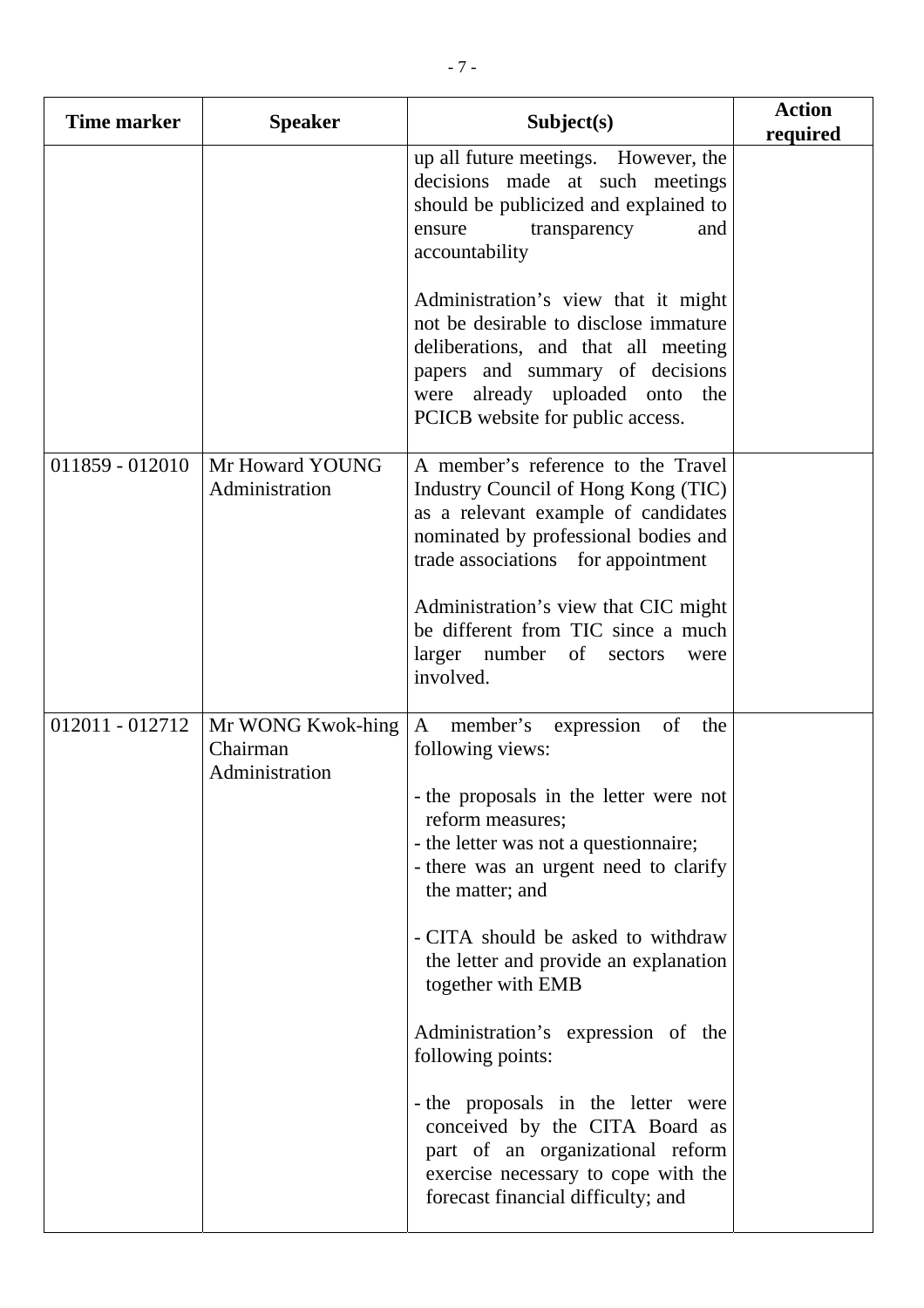| <b>Time marker</b> | <b>Speaker</b>                 | Subject(s)                                                                                                                                                                                                                                                | <b>Action</b><br>required                                                              |
|--------------------|--------------------------------|-----------------------------------------------------------------------------------------------------------------------------------------------------------------------------------------------------------------------------------------------------------|----------------------------------------------------------------------------------------|
|                    |                                | - the Administration would relay to<br>CITA members' grave<br>concerns<br>about the letter                                                                                                                                                                |                                                                                        |
| 012713 - 013500    | Ms Emily LAU<br>Administration | member's expression<br>of<br>A<br>the<br>following views:                                                                                                                                                                                                 |                                                                                        |
|                    |                                | - the Administration should look into<br>the letter urgently and provide $a$<br>written reply to the BC;                                                                                                                                                  | The<br>Administration<br>to take action<br>under<br>paragraph $4(a)$<br>of the minutes |
|                    |                                | - the interests of relatively small trade<br>associations<br>should<br>be  <br>not<br>overlooked and the criteria<br>for  <br>drawing up the list should<br>be<br>accepted by the industry; and                                                           | The<br>Administration<br>to take action<br>under<br>paragraph $4(c)$<br>of the minutes |
|                    |                                | - all future meetings of CIC should be<br>opened up to enhance transparency<br>of<br>its<br>operation, except for to take action<br>prescribed circumstances such as<br>commercially<br>sensitive<br>when<br>information or personal data was<br>involved | The<br>Administration<br>under<br>paragraph $4(b)$<br>of the minutes                   |
|                    |                                | Administration's expression of the<br>following points:                                                                                                                                                                                                   |                                                                                        |
|                    |                                | - it would consider expanding both the<br>number and scope of representatives<br>for workers in CIC; and                                                                                                                                                  |                                                                                        |
|                    |                                | considering<br>whether<br>$-$ in<br>future<br>meetings of CIC meetings should be<br>opened up, the Administration<br>would make reference to practices<br>adopted by similar statutory bodies<br>and industry sentiments                                  |                                                                                        |
|                    |                                | The member's view that she could not<br>accept any arguments against opening                                                                                                                                                                              |                                                                                        |
|                    |                                | meetings for the<br>reason<br>of<br>up                                                                                                                                                                                                                    |                                                                                        |